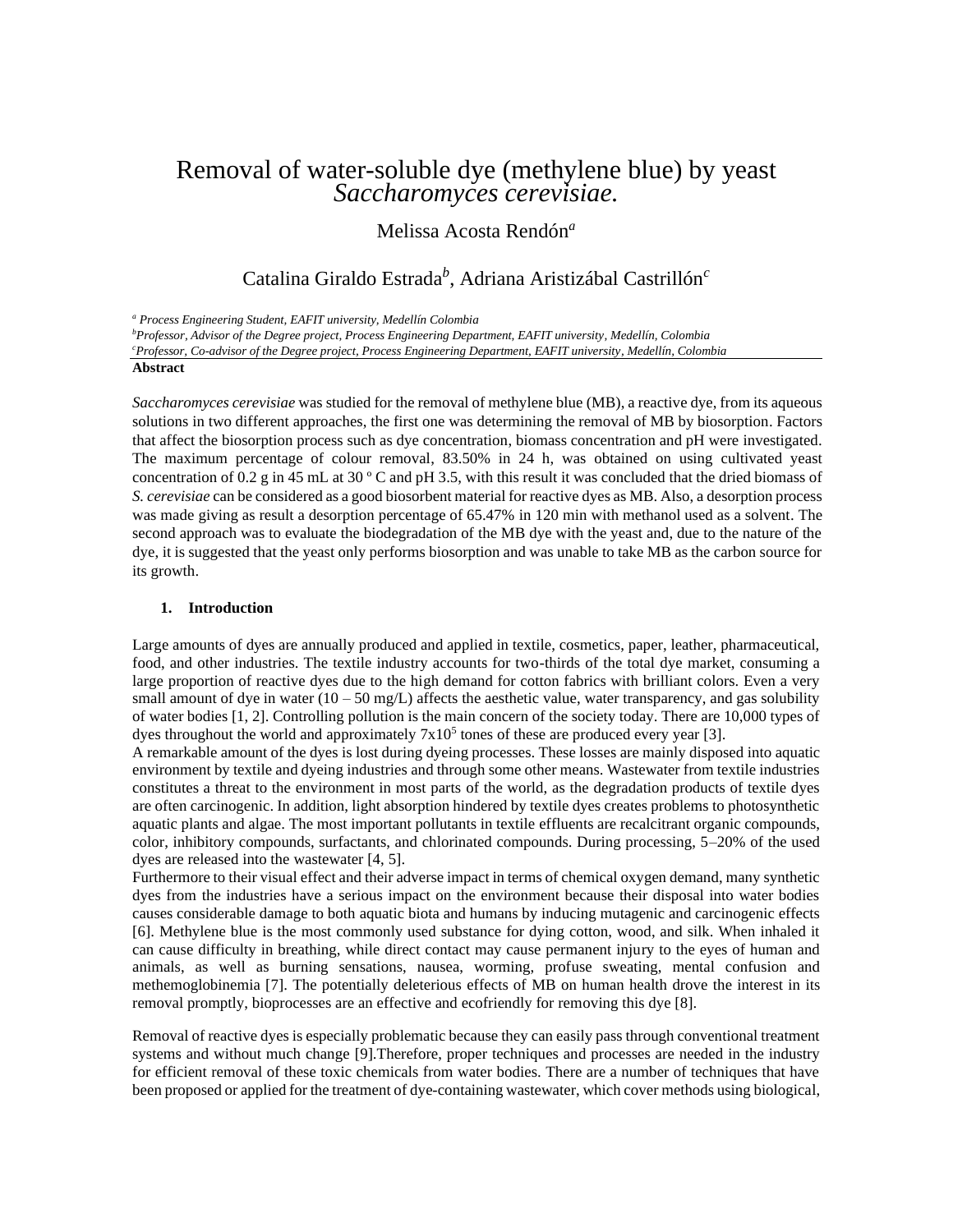physical and chemical approaches [10]. Moreover, the application of some physical and chemical methods are restricted because of high operating cost, excessive use of toxic chemicals or strict application conditions [11]. Adsorption as a traditional physical method has been proved to be an effective method for dye wastewater treatment [12].

Researchers used adsorbents made from natural materials or industrial wastes. For example, peanut shell, apple peel, sawdust, cattail root, peat, bentonite, iron/steel waste, and clay have been used to remove dyes from aqueous solutions [13, 14, 15, 16]. However, these materials generally have low adsorption capacity and thus high amount of adsorbents are needed. It is always worth to develop low-cost and high-efficiency adsorbents which combine biological, chemical and physical functions together. In recent years, a large number of studies are focused on microbial decolorization [17, 18, 19, 20]. Biosorption by microorganisms has advantages such as good availability, cost effectiveness, easy operation, high efficiency and ready biodegradation, which has been proved to be one of the most promising dye adsorption methods [21].

Early research on biosorbents mainly focused on inactivated microorganisms which are not affected by dye toxicity and also do not require continuous addition of nutrients [14]. Recently, more research is focused on the application of live microbial biomass for wastewater treatments [22, 23, 24]. One advantage of live biomass is that they do not need pre-treatments such as bacteria inactivation and grinding, which can further save operational costs [25, 26, 21].

The interactions between microorganisms (yeast, bacteria and/or fungi) and dyes depend on the chemical properties of all the reaction compounds. The yeasts have many advantages compared to bacteria and filamentous fungi. Yeasts are a better raw biosorbent material for the removal of reactive dye due to their unicellular nature and high growth rate. Yeast cells can be easily cultivated into inexpensive growth media and are a readily available source of biomass that has potential for bio-remediation of wastes [3].

The yeast *Saccharomyces cerevisiae* is one of the most ubiquitous biomass types available for bioremediation of textile dyes [2]. It is known that *S. cerevisiae* is inexpensive, safe, easily growth, readily available and produces high yields of biomass [27]. Yeasts can adapt and grow in various extreme conditions of pH, temperature and availability of nutrients as well as high concentrations of pollutant [28]. *S. cerevisiae* strains are genetically diverse, largely as a result of human efforts to develop strains specifically adapted to different process that have very different purposes [29].

A considerable attention has been directed in evaluating the capability of microorganism in decolorization and biodegradation of dyes because microbial processes play a vital role in the safe clean-up of environmental messes [30]. Nevertheless, the effluent because of transformation of dyestuffs could be toxic [31]. For environmental safety, the microbial toxicity of the byproducts produced during the decolorization process should be evaluated. Microorganisms have the ability to decolorize the dye solution through two ways: either adsorption on the microbial biomass or biodegradation of the dyes by the cellular enzymes. Therefore, the biological method is the focus of recent studies on dye degradation and decolorization. Consequently, the objective of this study is to evaluate the removal of MB in water with the yeast *Saccharomyces cerevisiae* with two different approaches, the first one determining the removal of MB by biosorption and the second approach by evaluating the biodegradation of the dye MB with the yeast.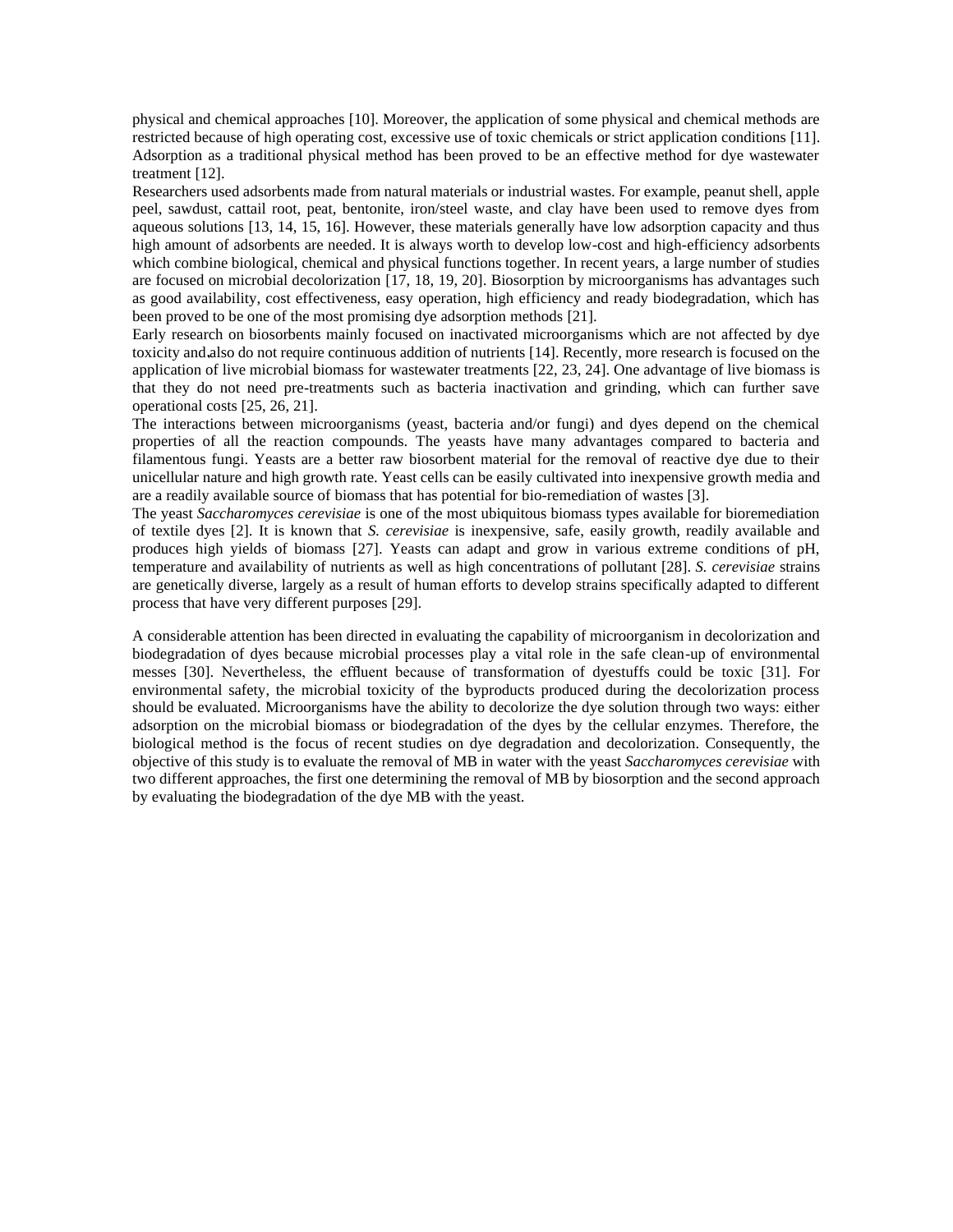### **2. Materials and methods**

#### *2.1. Strain of Saccharomyces cerevisiae.*

The microorganism that was evaluated in this project was a commercial baker's yeast strain of *Saccharomyces cerevisiae* (Levapan®), which was kept cryopreserved to maintain the purity of the strain and for be use in the project and was used in different ways, for the biosorption experiments was used as following: inactive yeast, I, (direct from the product purchased in the market), and as active yeast, C, from the cryopreservation, activated with YPD medium [32],(glucose 20 g / L, peptone 20 g / L and yeast extract 10 g / L) for 24 hours in an Erlenmeyer of 2000 L with 1000 L of work volume and it was shaken at 150 rpm at a temperature of 30 °C, after this time the biomass was harvested by centrifugation at 4500 rpm for 15 minutes and it was dried in Falcon 50 mL for 48 hours. Then it was powdered using mortar for use as a biosorbent. For the biodegradation analysis the yeast was activated also with the YPD medium and used as the section 2.6. describes it.

### *2.2. Stock solution and calibration curves for methylene blue.*

A stock solution of MB (Cirumedics S.A.S.) of 750 mg/L was prepared for the experiments. Spectral sweeps were performed for concentrations of 0, 0.5, 1, 5, 10, 15, 20, 25 and 30 mg/L of MB to observe its behavior in the UV/Vis spectrum from 200 nm to 800 nm in the spectrophotometer GENESYS 10S UV-VIS, in this way the maximum wavelength of MB was obtained and the calibration curve was assembled.

### *2.3. Biosorption of Methylene blue*

The biosorption experiment were performed in 250 ml conical falcon tubes containing 45 ml of the solution of with 0.2, 0.4, 0.6, and 0.8 g of inactive cells (commercial) and active cells, cultured in the laboratory at 30  $\degree$  C for 24 h at 150 rpm. The MB solution was evaluated in different concentrations, 15 and 20 mg/L. The variable measured was the absorbance by the spectrophotometer. Negative controls (without MB) were carried out. The samples were made in duplicate.

The biosorption capacity (qe,  $mg/g$ ) and biosorption efficiency were calculated by determining the absorbance of the amount of adsorbed dyestuff before and after biosorption process.

*qe* (*biosorption*) = 
$$
\frac{V*(Ci - Ce)}{M}
$$
 *Equation 1*  
*%*  $R = \frac{Ci - Ce}{Ci} * 100$  *Equation 2*

where, ge, sorption is the amount of dye biosorbed per gram of sorbent (yeast) at equilibrium (mg/g), R (%) is removal efficiency  $(\%)$ , Ci and Ce are the initial and equilibrium MB dye concentrations in the solution (mg/L), respectively, V is the MB solution volume (L) and M is the yeast mass (g).

The biosorption experiments were conducted under different pH. The pH of the solution was adjusted by adding HCl (0.1 M) or NaOH (0.1 M)

Statistical analysis was performed with Minitab software in which analysis of variance (ANOVA) and analysis of means by Fisher's Least Significant Difference (LSD) were included.

### *2.4. Desorption experiments*

To assess the desorption of the dye that had been adsorbed by *S. cerevisiae*, the methanol extraction method was used to acquire the MB adsorbed by the biomass collected after completing the biosorption process. This test was performed according to the work of Hosseini Koupaie et al (2013). Once the biosorption process was done in 45 ml of water with 15 and 20 mg/L of MB at 150 rpm for 24 h, the biomass of *S. cerevisiae* were collected by centrifugation at 4500 rpm for 15 min. Then, a solution of 45 ml of methanol: distilled water (ratio 1: 4) was added to the cell mass and mixed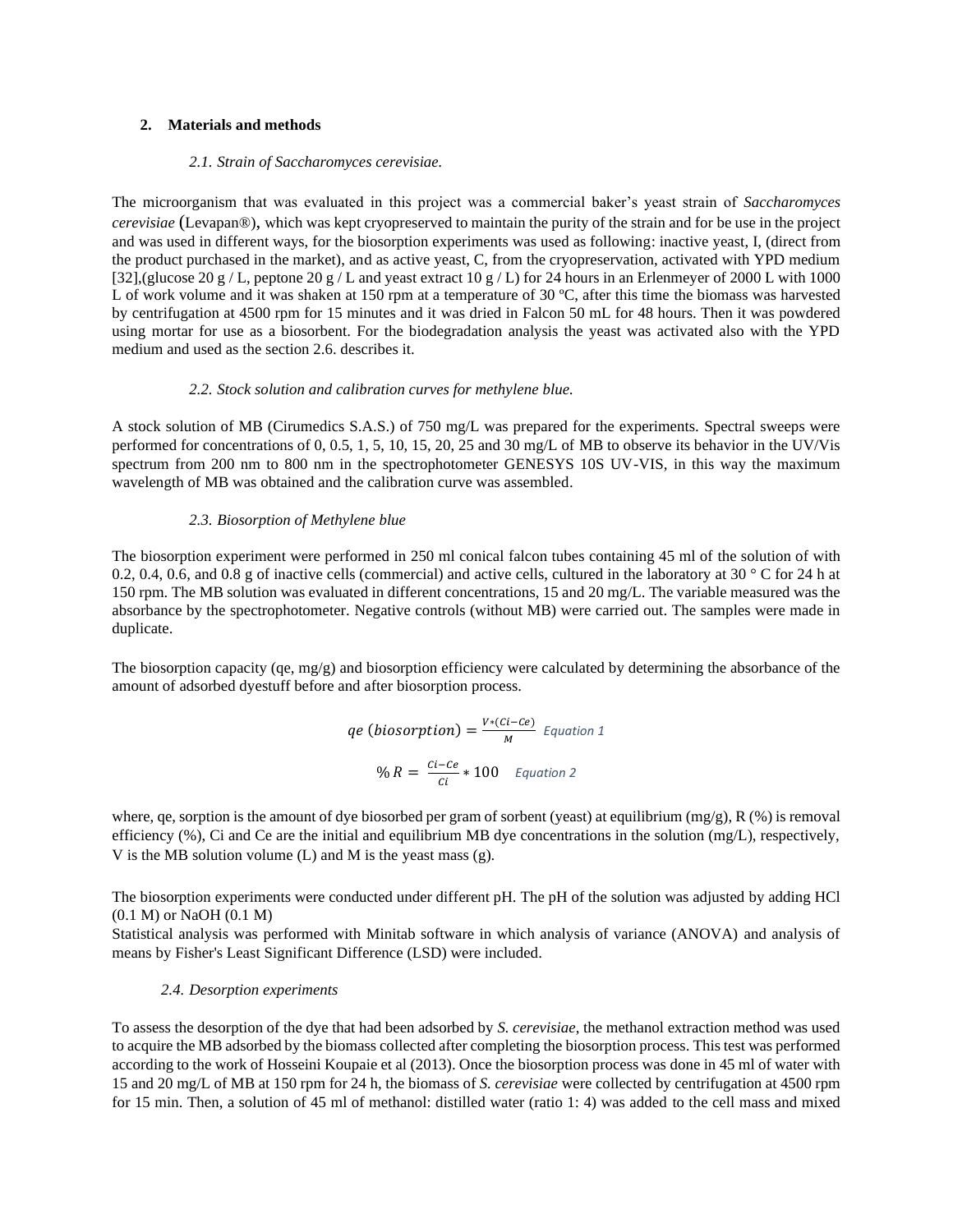thoroughly and left at 150 rpm for 24 h. Finally, the separation was carried out by centrifugation and its absorbance was measured by spectrophotometry.

The desorption capacity (qe, desorption, mg/g) was calculated as follows:

$$
qe (desorption) = \frac{v * cf}{M} \quad Equation 3
$$

where, qe (desorption) is the amount of dye desorbed from biomass per gram of dye saturated biosorbent at equilibrium  $(mg/g)$ , Cf is the MB dye concentration in the desorbing solution  $(mg/L)$ , V is the eluent solution volume (L) and M is the dye saturated yeast weight (g).

Desorption efficiency (%) of MB dye was calculated using

$$
\% D = \frac{qe \ (desorption)}{qe \ (bisorption)} * 100 \ \text{Equation 4}
$$

where, D % is desorption efficiency (%) and qe, desorption and qe, sorption are desorption and sorption capacity (mg/g), respectively.

### *2.5. Growth kinetics*

The kinetics for the growth of *S. cerevisiae* with different types of nutrients were carried out to evaluate if the yeast cells could assimilate MB as a possible carbon source and make a biotransformation.

- a. YPD kinetics
	- The medium of this kinetic contains the basic nutrients of the YPD media as described in the 2.1. section.
- b. YMG kinetics

The medium of this kinetic contains glucose (1 g/L), peptone (20 g/L), yeast extract (10 g/L) and 15 mg/L of MB.

c. YMB kinetics

The medium of this kinetic contains peptone (20 g/L), yeast extract (10 g/L) and 15 mg/L of MB.

- d. 15MB kinetics The medium of this kinetic contains 15 mg/L of MB.
- e. 20MB kinetics The medium of this kinetic contains 20 mg/L of MB.

Each of the growth kinetics was carried out in Erlenmeyer of 250 ml with a work volume of 50 ml, containing the medium and an *S. cerevisiae* inoculum with an optical density of 1, each of the Erlenmeyer had conditions of 30 ºC, 150 rpm, were covered to avoid possible degradation of MB with the light. Sampling was done every 12 hours for 144 hours in total. The samples were made in duplicate. The samples were used to measure pH, dry weight, absorbance of the supernatant. The pH measurement was done in the HANNA instruments pH211 Microprocessor pH meter. The dry weight measurement were performed by centrifugation in UNIVERSAL 32R (HETTICH), under the conditions of 22ºC, 14000 rpm for 10 minutes, after the biomass was dried at 40 ° C in the OF-02G oven (JEIO TECH) for 48 hours and the were weighed on the SATORIUS BP 301S scale. The supernatant was taken after centrifugation for the dry weight, and its absorbance was measured in the GENESYS 10S UV-VIS spectrophotometer.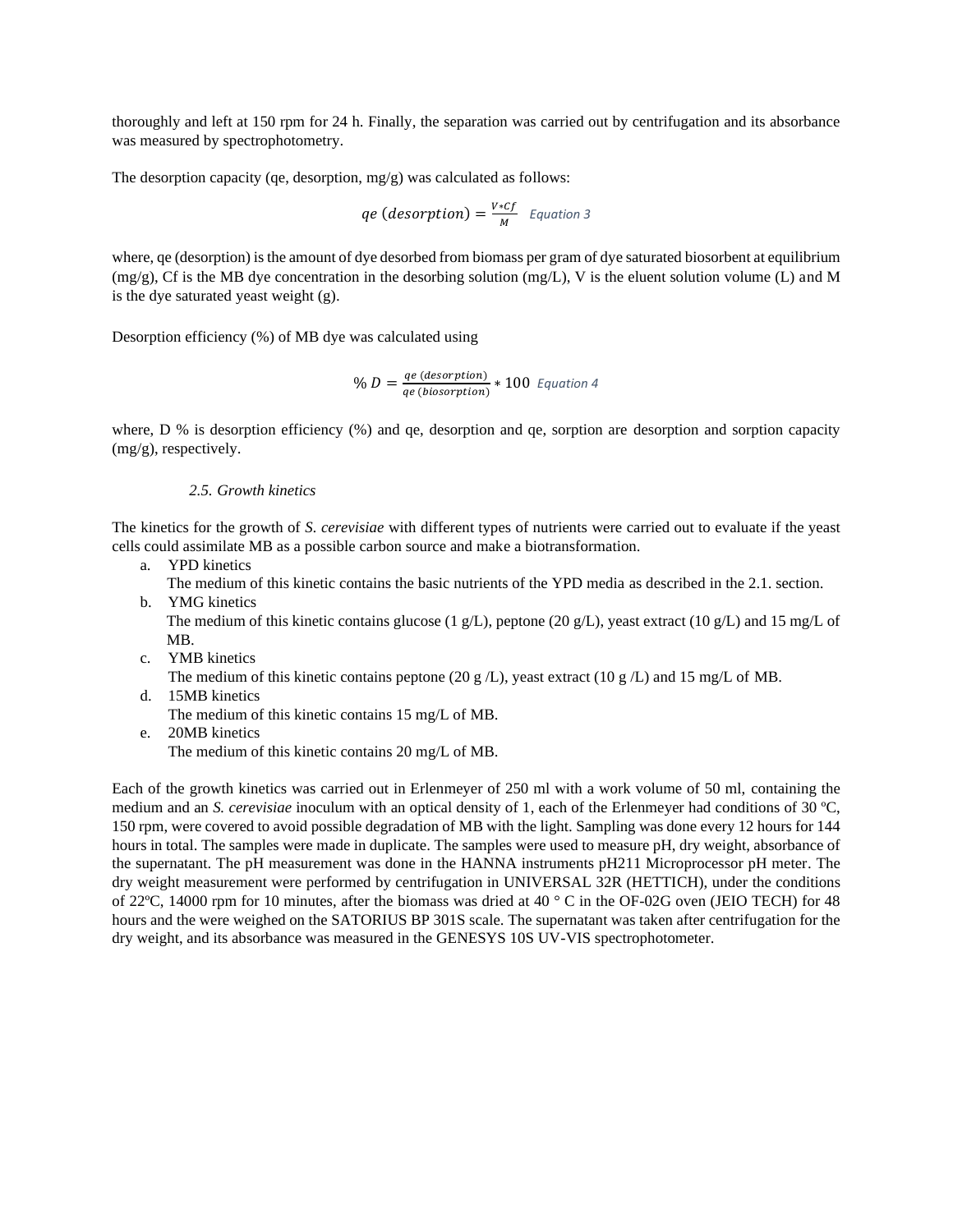#### **3. Results and discussion**

#### *3.1. Calibration curves and maximum wavelength*

After performing the spectral sweeps for different concentrations of MB, 660nm was defined as the maximum wavelength in the UV / Vis spectrum from 200nm to 800nm.

#### *3.2. Saccharomyces cerevisiae as biosorbent of MB in water*

MB biosorption capacity and efficiency were studied as a function of initial dye concentration (15 and 20 mg/L), while the initial pH, temperature and contact time were kept constant, but the concentration of biomass where in the range of 0.2 to 0.8 grams in 45 mL.

<span id="page-4-0"></span>

*Figure 1. (a) Cultivated yeast. (b) Inactive yeast.*

In the biosorption experiment it was clear that the cultivated yeast had the best results for the removal of MB, the maximum biosorption capacity, qe, was 3.01 mg/g and a colour removal percentage of 83.50% with 0.2 g of biomass and 15 mg/L of MB, compared with a 1.68 mg/g and a 46.74 % with the inactive yeast at the same conditions, this can be observed in the [Figure 2,](#page-5-0) this results could be due to the particle size of the cultivated yeast that was between 300 microns and 75 microns, this particle size was smaller than the inactive yeast and this gives better contact between the dye and the yeast because it has a lot more surface area to be in touch, giving the result of a better biosorption of MB. This was achieved when the cultivated yeast was powered with a mortar and the inactive yeast was not treated and was used as the original granulated product, as seen i[n](#page-4-0)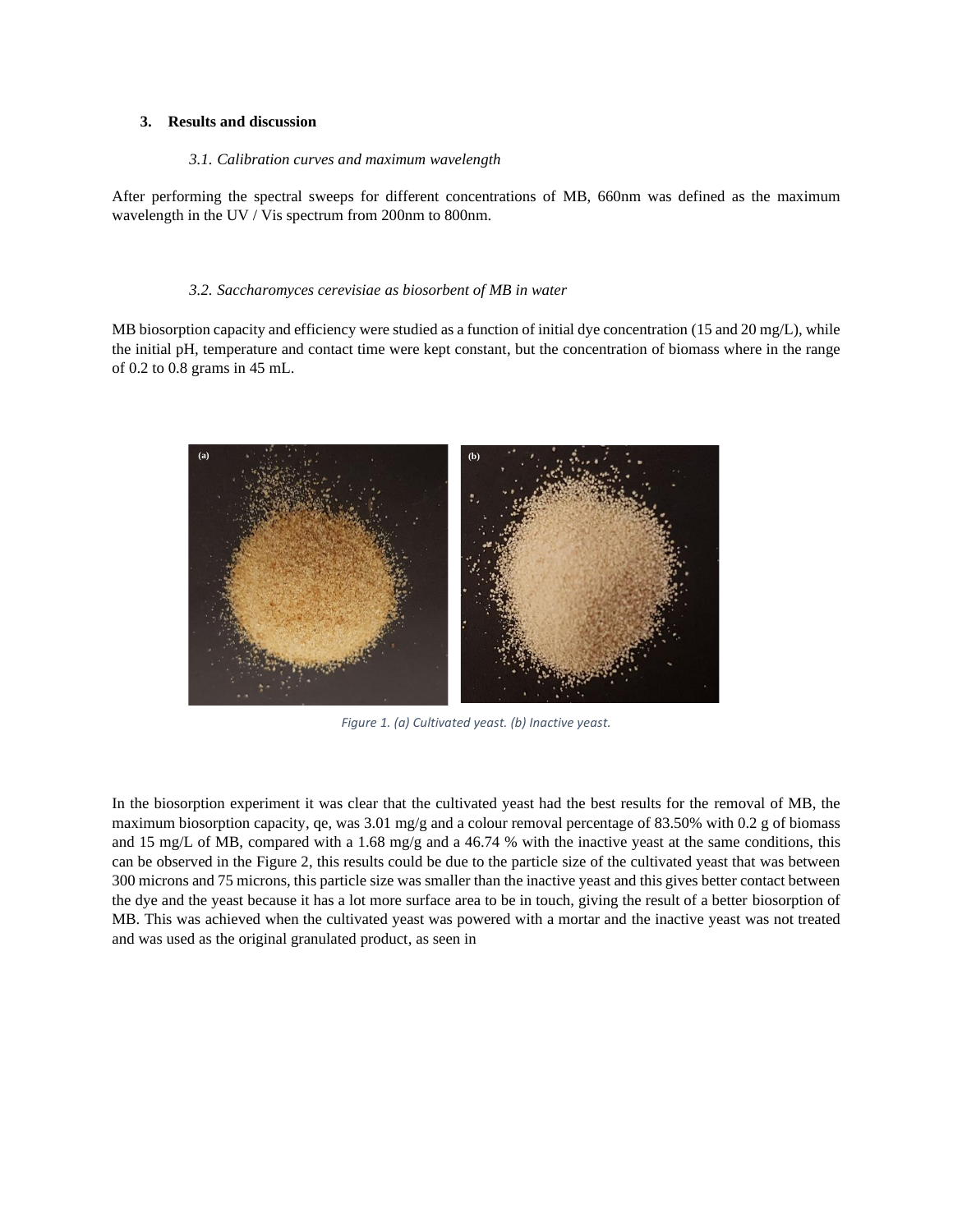[Figure 1](#page-4-0) .



<span id="page-5-0"></span>*Figure 2. (a) Effect of biosorbent capacity on dye decolorization with different concentration of dyes I15, I20, C15 and C20, being I inactive yeast and C cultivated yeast, with 15 or 20 mg/L of MB. (b) MB % of colour removal with different concentrations of dye.*

In the Figure 2 it can be observed that the 0.2 grams of yeast with 15 mg/L of concentration of MB has the better conditions for the color removal. The removal of the colorization depends on the structure and molecular weight of dye used, in this case MB is a heterocyclic aromatic chemical compound with the molecular formula of  $C_{16}H_{18}N_3SU$ and molecular weight of 319.85 g / mol [34], according to results reported in the literature [35], the molecular weight of MB is in the range of values of other dyes that have presented high percentages of biosorption, and this coincides with the results found in this work. The molecular weight of a dye is important in a biosorption process, at low molecular weights there will be a greater biosorption of the dye, as demonstrated in the work of H.M. El-Hennawi et al (2013), anthraquinone and metal complex vinyl sulphone azo dye were the ones with the highest percentage of color removal (92.8% and 92.6% respectively) and these have a molecular weight of 208.21 g / mol and 118.16 g / mol respectively [36, 37], meanwhile the lowest percentage of color removal are azo vinyl shulpone reactive yellow and red dyes (62.5% and 62.86% respectively of removal) with a molecular weight of 682.8 g / mol and 496.4 g / mol respectively [38, 39, 35].

The importance of the structure of the molecules to be adsorbed has been studied by H.E.Reynel-Avila et al (2016), where the performance of the adsorption has varied according to the molecular volume and weight of the dyes. They concluded that the smallest dye molecules have the highest adsorption capacity, suggesting that the steric factors involved in dye removal appear to be dependent on the residence time of contact of the biosorbent with the dye. In other words, the molecular properties have an impact on the mass transfer phenomena in the absorption of dyes where it is expected that the lighter and smaller molecules are favored during the first hours of contact time of the discoloration process, and large molecule adsorption requires long contact times to reach equilibrium [40].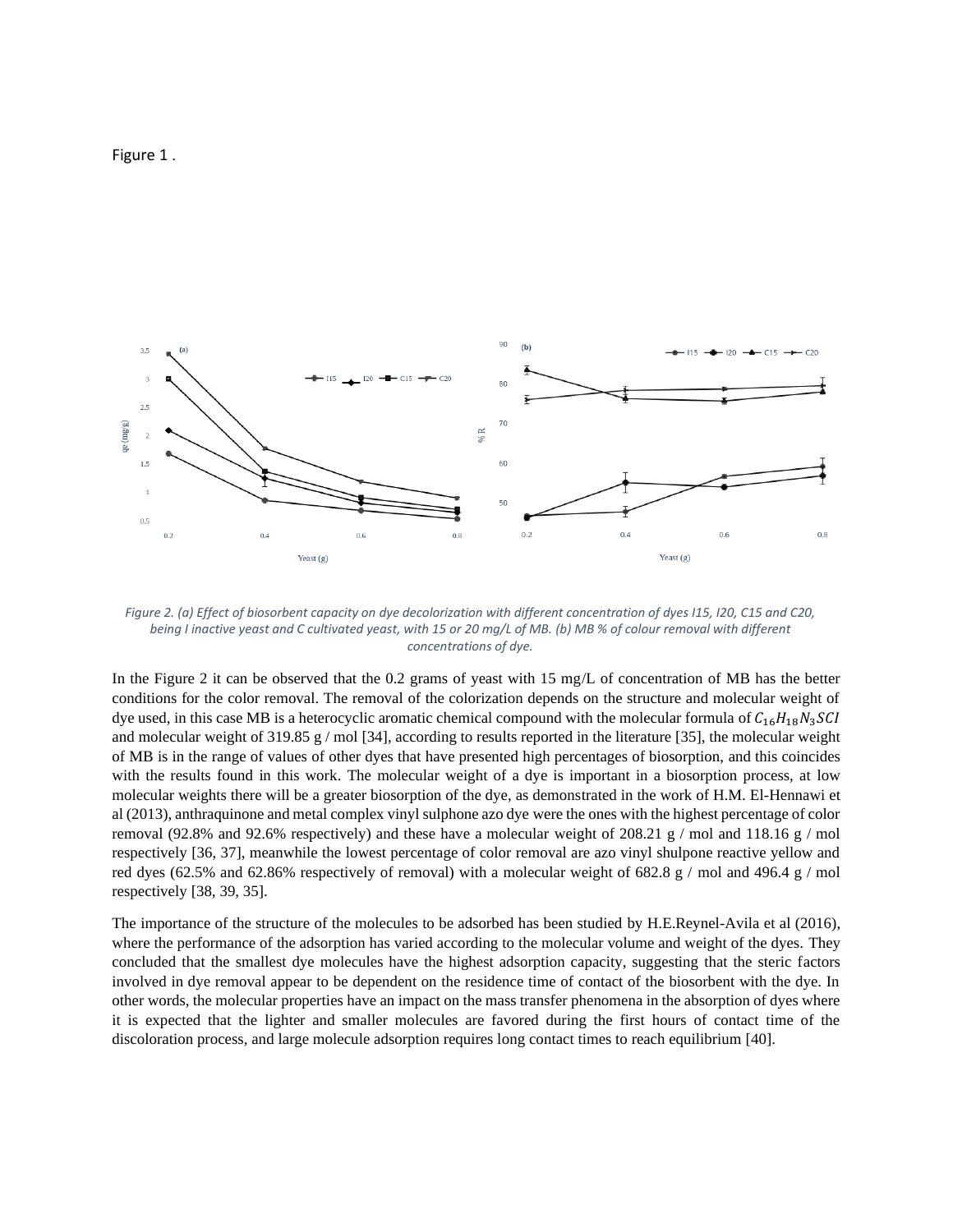

<span id="page-6-0"></span>*Figure 3. (a) Effect of concentrations of dried cultivated biomass on its capacity of MB biosorption. (b) Chemical structure of MB.*

The initial dye concentration plays an important role to control the mass-transfer resistance of the dye, because the presence of concentration gradient of dye in liquid (aqueous solution) and solid (biosorbent) phases is the driving force for the biosorption process **[41]** and this behavior is shown in Figure 1. This phenomenon should be caused by the attractive forces between the dye molecule and the adsorbent such as van der Waals forces and electrostatic attraction. Afterward, fast diffusion onto the external surface was followed and the chemisorption of dye continued until reaching the equilibrium. The increase in loading capacity of the adsorbent for dye ions, like seen in [Figure 3](#page-6-0) with the sample C15 is probably due to a higher driving force for mass transfer. Then, a slower biosorption rate would occur as the surface biosorption sites gradually decrease **[42]**. A proposed mechanism of the process is that the biosorption of the dye MB on the surface of baker's yeast is a monolayer biosorption. The biosorption may be occurred through electrostatic attraction and hydrogen bond interaction **[43]**.

Different analysis of variance were performed. The first ANOVA was with biomass concentration as factor and the biosorption capacity of the yeast (qe) as response variable where a P value of 0 was obtained, to corroborate this an analysis of means (LSD) was made giving the conclusion that there were groups significantly different in the factors studied, and the factor of 0.2 g of yeast was the one with the highest biosorption capacity of MB.

For the analysis of variance of the biomass concentration factors and the MB concentrations factors with the removal percentage as response variable, P values greater than alpha were obtained for both cases, and corroborating it with an analysis of means (LSD) it was obtained that the groups are homogeneous .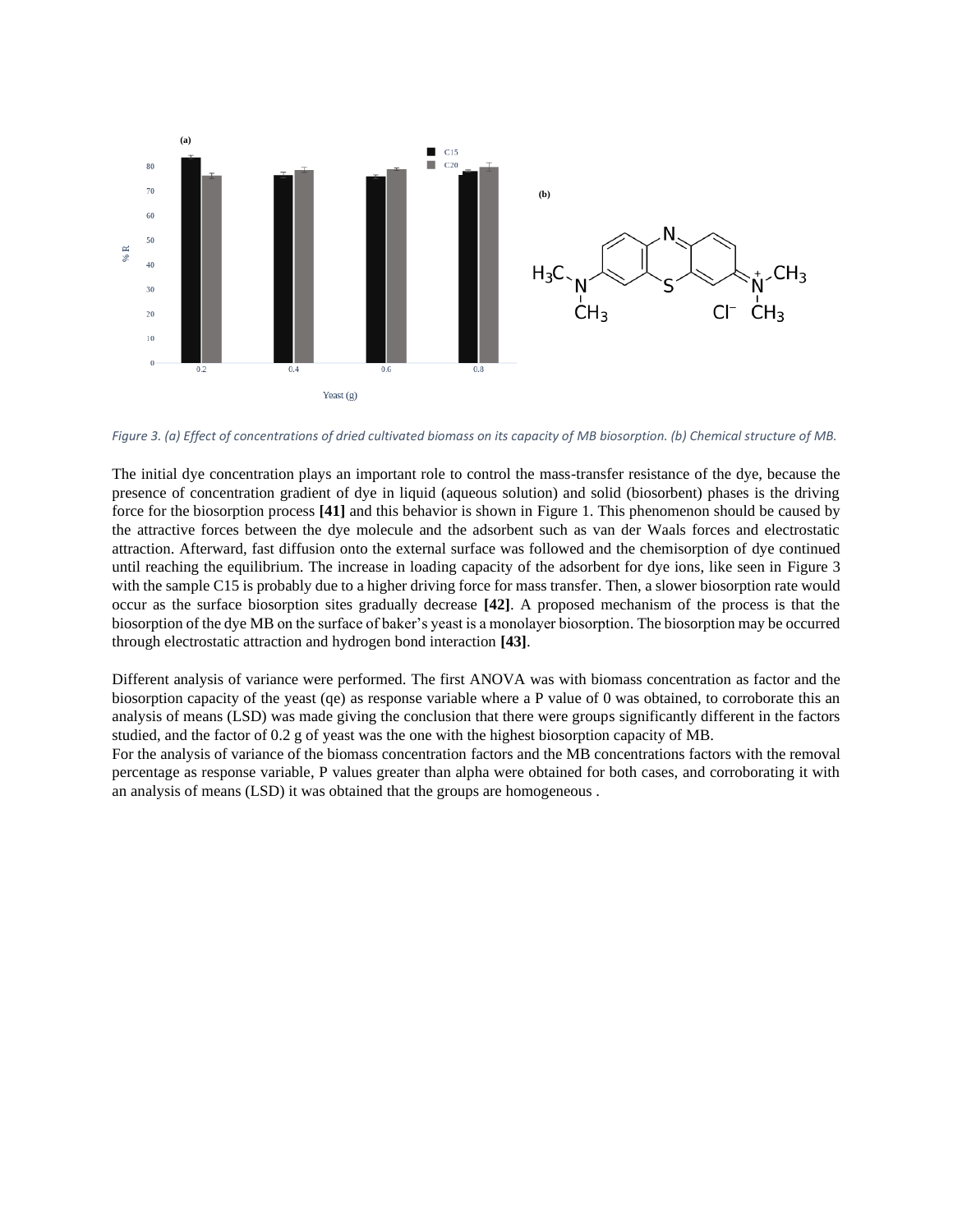

<span id="page-7-0"></span>*Figure 4. Effect of pH variations in the biosorption capacity of the cultivated yeast.*

The pH is one of the most important factors controlling the adsorption of dye onto suspended particles, provides a critical role in adsorption of dye from the solution because it affects the solubilization of dye and concentration of ions present on the adsorbent surface [44]. To study the effect of pH on percentage of dye removal, the reactions were carried out at different pH ranges (2.5, 3.5, 4.5 and 6,5) with 15 mg/L of initial dye concentration and 0.2, 0.4, 0.6, 0.8 g of the yeast for 120 min. This experiments also had negative controls (without MB) to ensure that the biosorption was only by the yeast and that any sorption effect of the dye on the wall of the conical flasks or the yeast itself could be ruled out. Maximum dye removal was observed at pH 3.5 for the dye tested, in the [Figure 4](#page-7-0) can be seen that the amount of yeast indicated for the biosorption process is 0.2 g of cultivated yeast and the pH with the maximum MB removal was 3.5, but still the process did not have a lot of difference in this range of pH, in the work of Z. Aksu (2003), decided that the optimal pH was 3 and the biomass exhibited maximum dye uptake due to its positively charged nature at acidic pH and the anionic nature of the reactive dyes, as the MB.

For the statistical analysis of the pH, the pH was taken as a factor and the biosorption capacity of the yeast (qe) as the response variable, the P value obtained was 0, and to corroborate this an analysis of means (LSD) was made giving the conclusion that there were groups significantly different in the factors studied, and the pH range of 2.5-3.5 was the one with the highest biosorption capacity with yeast.

### *3.3. Desorption of MB*

For the first experiments of desorption with methanol/water solution (1:4) for 24 h, low desorption efficiencies were obtained as show on table 1.

| C15         |       | C <sub>20</sub> |       |
|-------------|-------|-----------------|-------|
| Yeast $(g)$ | % $D$ | Yeast $(g)$     | % D   |
| 0,2         | 1,081 | 0,2             | 0,784 |
| 0,4         | 0,397 | 0,4             | 0,474 |
| 0,6         | 0,266 | 0,6             | 0,264 |
| 0,8         | 0,224 | 0,8             | 0,265 |

*Table 1. Low dye desorption efficiency (D%) with cultivated cells of yeast with solution of methanol/water 1:4*

After having low efficiency in the desorption process with methanol / water solution (1: 4), in a literature review it was found that in the work of Ming-Xia Wang et al (2015) solutions containing methanol, ethanol, acetone, 0.01M HCl, 0.01M NaOH and 0.01M  $Na_2SO_4$  were used and their results conclude that methanol and ethanol were the eluents with the highest efficiency for the desorption process [45].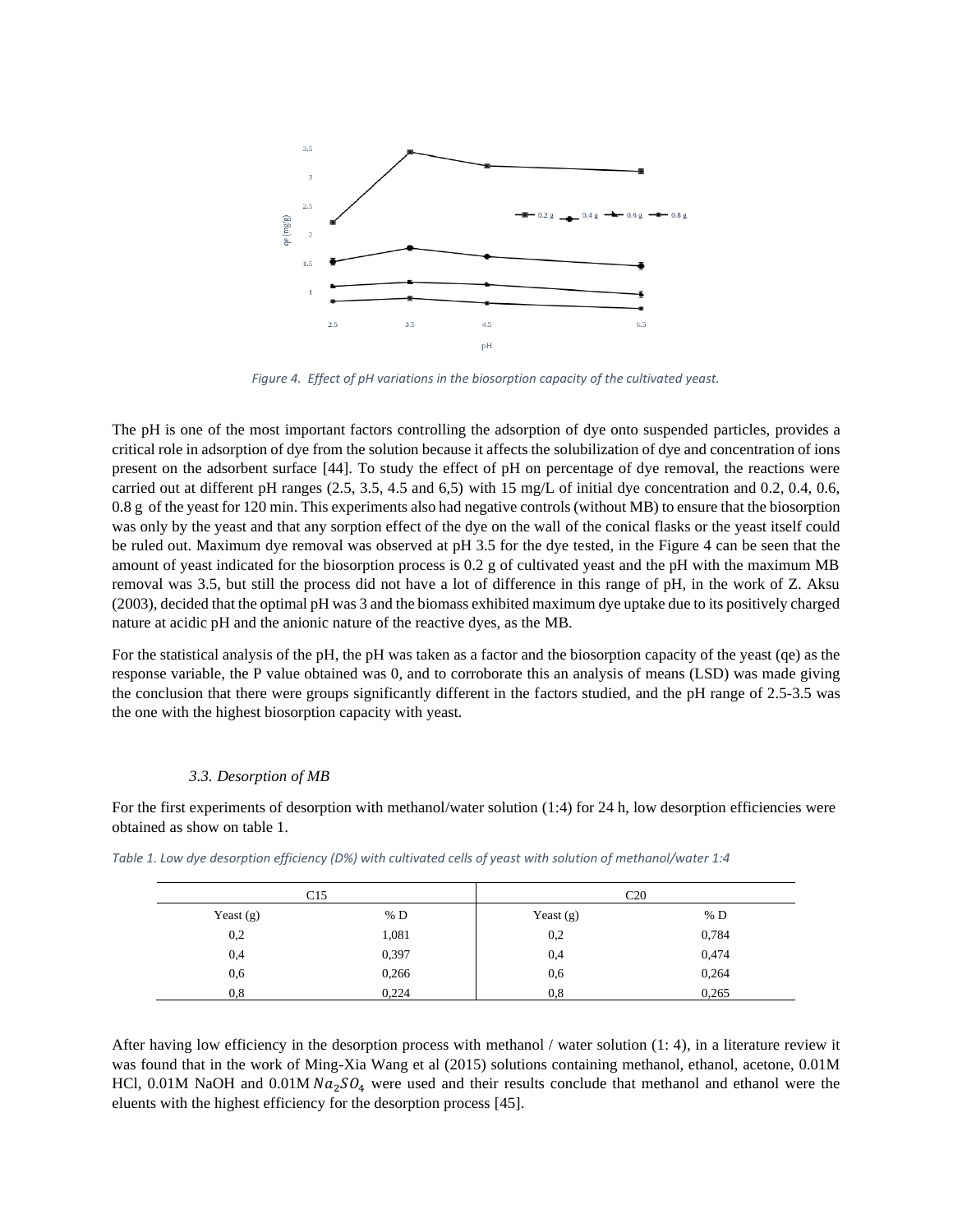Therefore, a second desorption process was carried out with methanol and ethanol as solvents. Biosorption assemblies were made with 0.2, 0.4 0.6 and 0.8 g of yeast with a pH 3.5 for 120 min in constant agitation and 30°C, after this biosorption process, desorption was executed with methanol and ethanol, the solutions were stirred at 150 rpm at 30ºC for 120 min. Yeast biomass was separated from the mixture by centrifuging at 4000 rpm for 20 min.



<span id="page-8-0"></span>*Figure 5. (a) Desorption capacity of the cultivated yeast with ethanol and methanol as solvents. (b) Desorption percentage with ethanol and methanol.*

The results showed in [Figure 5](#page-8-0) suggest good efficiency, these experiments were performed only for 120 min and not in 24 h as the previous desorption with the methanol and water solution (1:4). This gives us good expectation of the efficiency of methanol as a solvent for the desorption of MB from yeast cells, the percentage of desorption with methanol was the highest (65.47%) with 0.2 g of cultivated yeast, meanwhile ethanol had a low desorption capacity (17.60%).

Generally, dyes can be biosorbed both on the surface of cell walls and in the inner cell structures when using live biomass. The biosorption mechanism can also be investigated through the dye desorption process. Here two different solvents were used and the results show that dyes adsorbed on the yeast can be washed out by organic compounds, which suggest that electrostatic attraction was a decisive factor in biosorption process. Meanwhile, in the results of Ming-Xia Wang et al (2015) , shows that organic solvents were good solutions for the desorption of dyes from the pellets of the yeast. For example, in their results, the desorption efficiency of methanol was approximately 11 times higher than that of  $Na_2SO_4$  solution. The reason may be that the lipid bilayer of cell walls can be damaged by organic solvents, which made it easier for the molecule to move out of the cell structures [46, 47].This can also suggest that the dyes were adsorbed into the inner cell structure [45].

#### *3.4. Saccharomyces cerevisiae as biodegradant of MB*

[Figure 6](#page-9-0) shows growth kinetics of the biomass and the behavior they had, the yeast *S. cerevisiae* developed an exponential growth in the three media showed until 36 hours and then stabilized starting at the 60th hour without available carbon sources until the 144th hour. For the YMG and YMB media there are marked variations after 72 hours due to possible variations of the yeast in a medium with toxic components, such as the MB. The maximum production of biomass was 13.45 g/L at the 132nd hour for the YPD medium. For the YMG and YMB medium there was a result of 6.15 g/L and 5.40 g/L of biomass production respectively. These biomass values are low because when carbon sources other than glucose are used, gluconeogenesis is required, where hexose-type storage carbohydrates are generated, for maintenance within the metabolic pathway of hexose monophosphate, in which leads to the synthesis of the necessary ribose in the anabolic processes and the subsequent generation of ribose 5-phosphate that leads to the pentose phosphate route [48].This markedly reduces the performance of the process, which under normal conditions of glucose consumption is estimated between 85% and 90% of the substrate conversion [49]. It should also be noted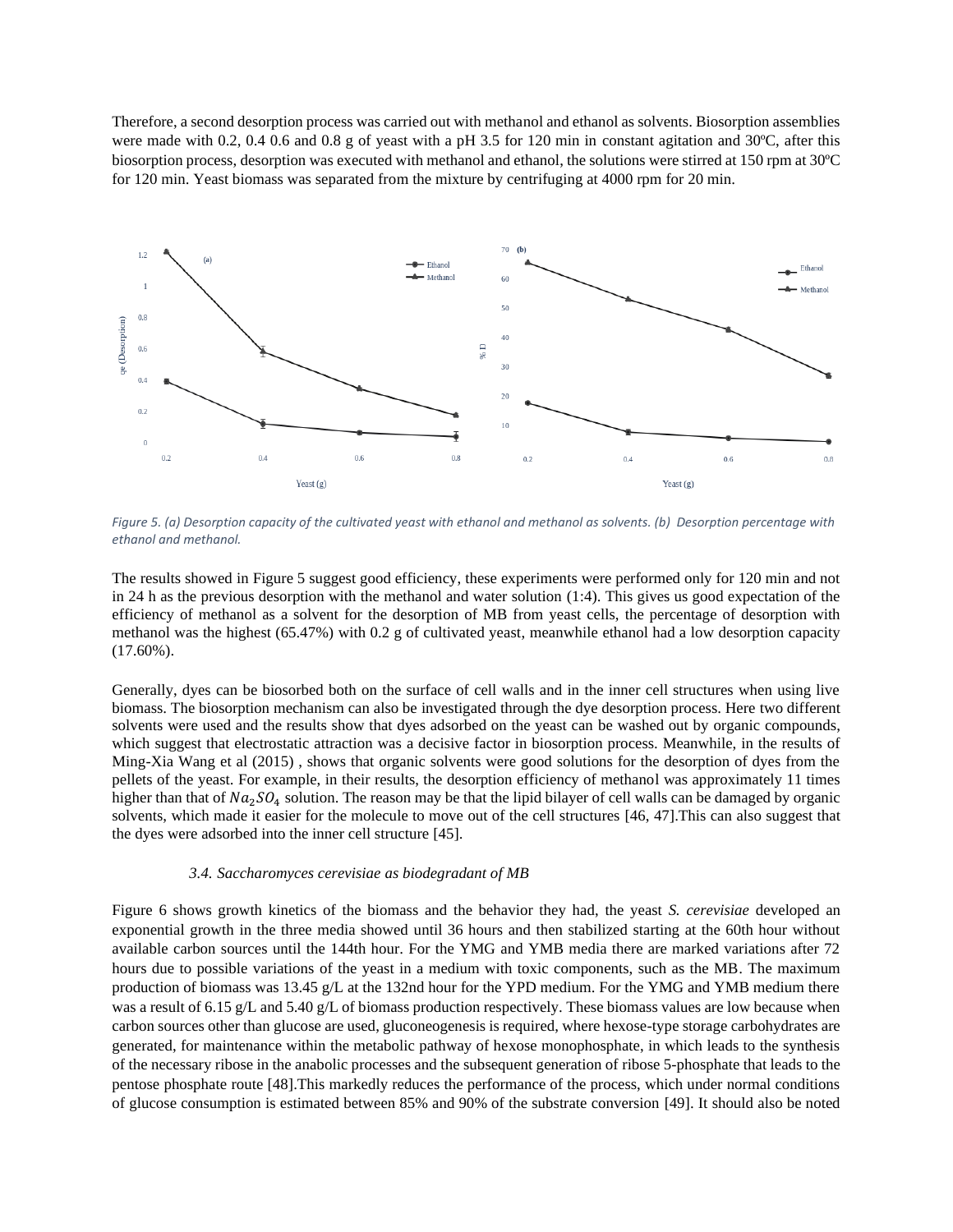that the media containing the MB solution had components such as peptone, yeast extract and only for YMG 0.1% glucose, and observing the growth of the yeast in the kinetics, it can be suggested that it was due to the fact that the yeast was fed of these nutrients.



*Figure 6. Growth kinetics of yeast with different media.*

<span id="page-9-0"></span>The removal of MB is congruent with the exponential phase that is show in the [Figure 6,](#page-9-0) the maximal removal of colour is directly proportional to the biomass that was in the media. The results taken after the 48h, show variations in the concentration of MB due to possible reactions between the compounds of the medium and the MB. This hypothesis was proven when doing an experiment of equal montage with the YMG and YMB media without yeast inoculum. It was discovered that when mixing the components of the YMG and YMB media, which were peptone, yeast extract and for YMG 0.1% of glucose, together with the MB, there was a reaction that when completing the kinetic time, 144 hours, the intense blue color of MB changed to light green, see [Figure 7,](#page-10-0) and it was concluded that there was a reaction that produced new compounds without having the yeast in the solution, also spectral sweeps were made and it was verified that there were new compounds on the solution. These results indicated that the yeast was not actually biodegrading MB, but that all compounds in the solution reacted with each other and therefore changed the color of the solution. This result gave us indications that there was only one biosorption process carried out by the yeast to MB in this experiment.

It is well known that the carbon and nitrogen source (like glucose, peptone, and others) are the essential nutrient required by microorganisms for their growth and metabolism, a statistical analysis was performed by Saurabh Mishra et al (2018), where in a two-level factor analysis, it is considered that when supplementing glucose and peptone together, the percentage of discoloration decreases , indicating the negative influence of peptone in the discoloration process, and they no longer used it in the medium to be supplemented with microorganisms [50]. Further study is suggested for the understanding of the products that can create the reactions that contain Methylene with peptone and yeast extract, these are still unclear because they are complex substrates without exact composition, hydrolyzed and have more compounds than just protein, and their interaction is not reported yet.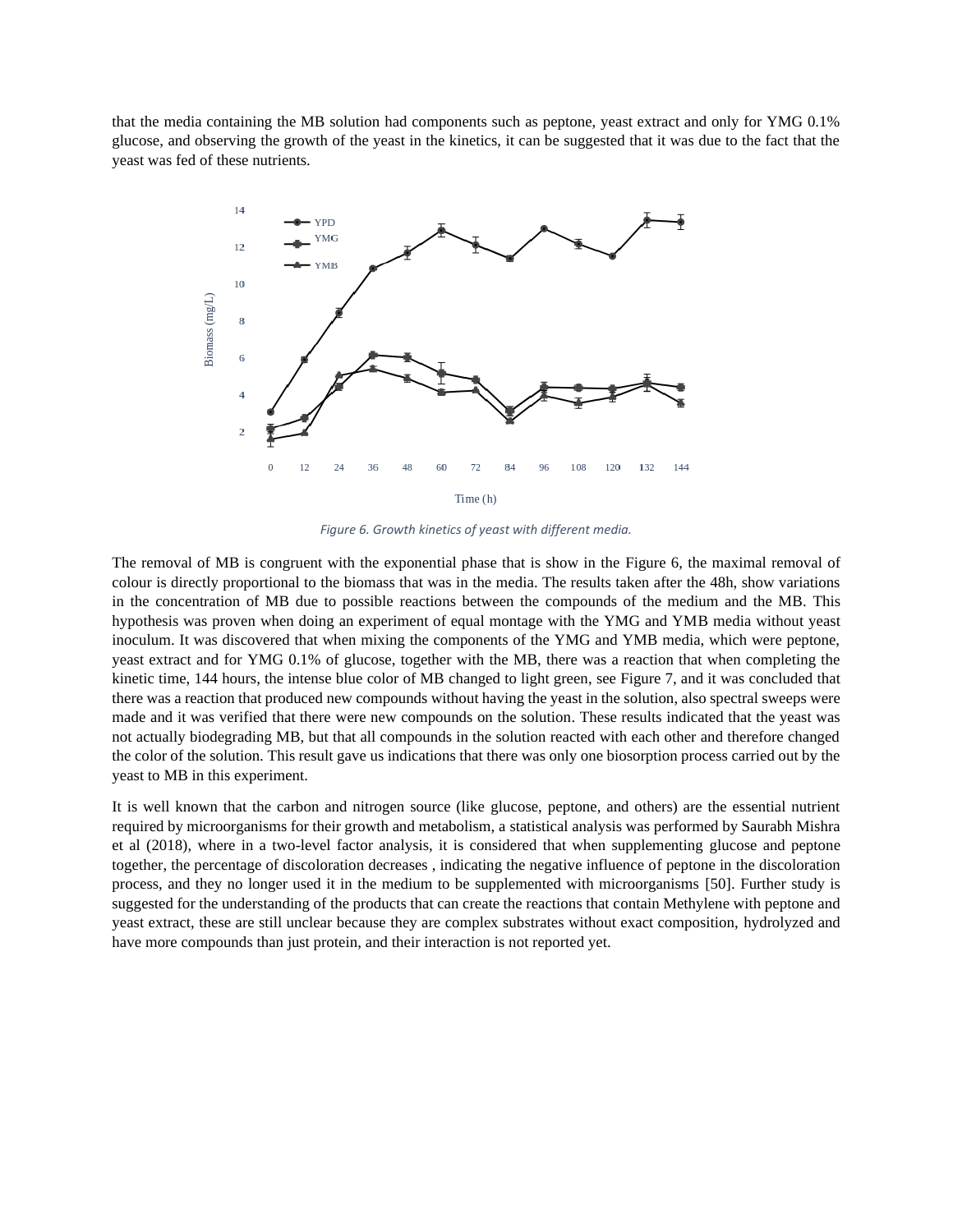

<span id="page-10-0"></span>*Figure 7. (a)Variation in MB concentration over time. (b) Samples of the kinetics of YMG medium with MB, without added yeast. (c) Samples of the kinetics of YMB medium with MB, without added yeast.*

The concentration of yeast as well as the time of operation are crucial factors since they diminish the pH by means of the possible production of acid reagents [51]. The impact to the pH with the possible alkalizing compounds, that were created by a suggested reaction between the peptone and the yeast extract with the MB, was plotted in [Figure 8](#page-11-0) (b,c) during a test period of 144 hours. Significant differences were demonstrated between the YPD medium and the media containing MB. A qualitative analysis of the odor of the cultures was carried out in the course of the kinetics, at first the solutions had a characteristic odor of the yeast and the components of the medium, but as the hours progressed it became a strong bad smell, this could be because available oxygen is consumed and the pH reaches a plateau, since the organism changes to anaerobic respiration [52].Therefore, derived from the energy metabolism of *S. cerevisiae*, only one third of carbon dioxide is synthesized during anaerobic fermentation. In addition, due to the decrease in the pH of the surrounding medium, the production of organic acid of *S. cerevisiae* is inhibited [53]. A notable indication of the anaerobic pathway is the alcoholic odor of the dough samples with a progressive duration of fermentation [51]. The cellular operation is maintained by the constant pumping of protons from the cell; the concentration gradient of hydrogen ions together with the electrical potential of the cell membrane, which determine the motor force of protons, is influenced by pH variations, affecting its composition and nature after the dissociation of acids and bases, also affecting final products of anaerobic metabolism [54].The presence of organic acids increases the proton flux of the dissociated acids, this implies modifications of the general behavior, in case of the decrease of the glucose yield due to the high concentrations of acids [55]. There is a dependence of the growth rate with the pH, since the functioning of the different intracellular and extracellular components are influenced by the pH values. Based on this it has been shown that yeasts prefer a slightly more acidic environment between 4.0 and 5.0 [56], this is represented in the [Figure](#page-11-0)  [8](#page-11-0) by the YPD pH which remains with an average of 5.67. For the YMG and YMB medium the pH values were higher than YPD with an average of 8.41 and 8.55, respectively.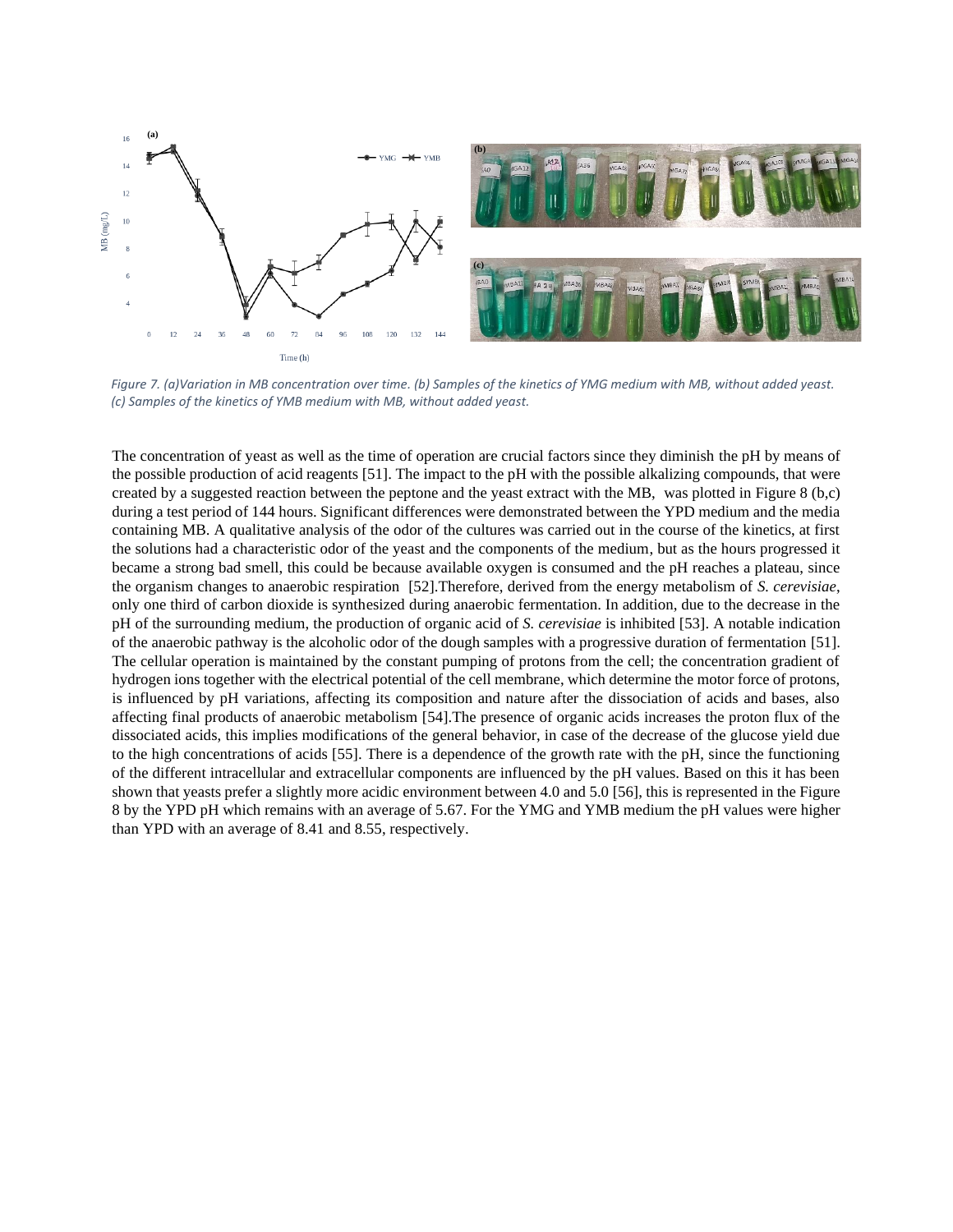

*Figure 8. pH of media YPD, YMG, YMB in the growth kinetic.*

<span id="page-11-0"></span>For the 15 MB and 20 MB medium, the results coincided with the biomass growth kinetics. I[n Figure 9,](#page-11-1) the little or no growth that this had when trying to take MB as the main source of carbon can be detected. Note that the units are actually small and the changes it has are irrelevant for the dry weight.



<span id="page-11-1"></span>*Figure 9. (a) Growth kinetic of the yeast with 15MB and 20MB as media. (b) Variation in MB concentration over time with yeast.*

The yeast was not able to carry out the biodegradation process of the dye due to the complexity of the structure of the MB producing difficulty in taking carbon as a nutrient and for this reason there was no growth in biomass in kinetics. The inoculum of yeast that were added to the medium carried out a biosorption process and then stabilized until there was a minimum remaining average of 8.14 mg/L of MB in the solution, as seen in [Figure 9.](#page-11-1) The pH of the solution was stable throughout the kinetics always in the range of 5.0 to 5.9.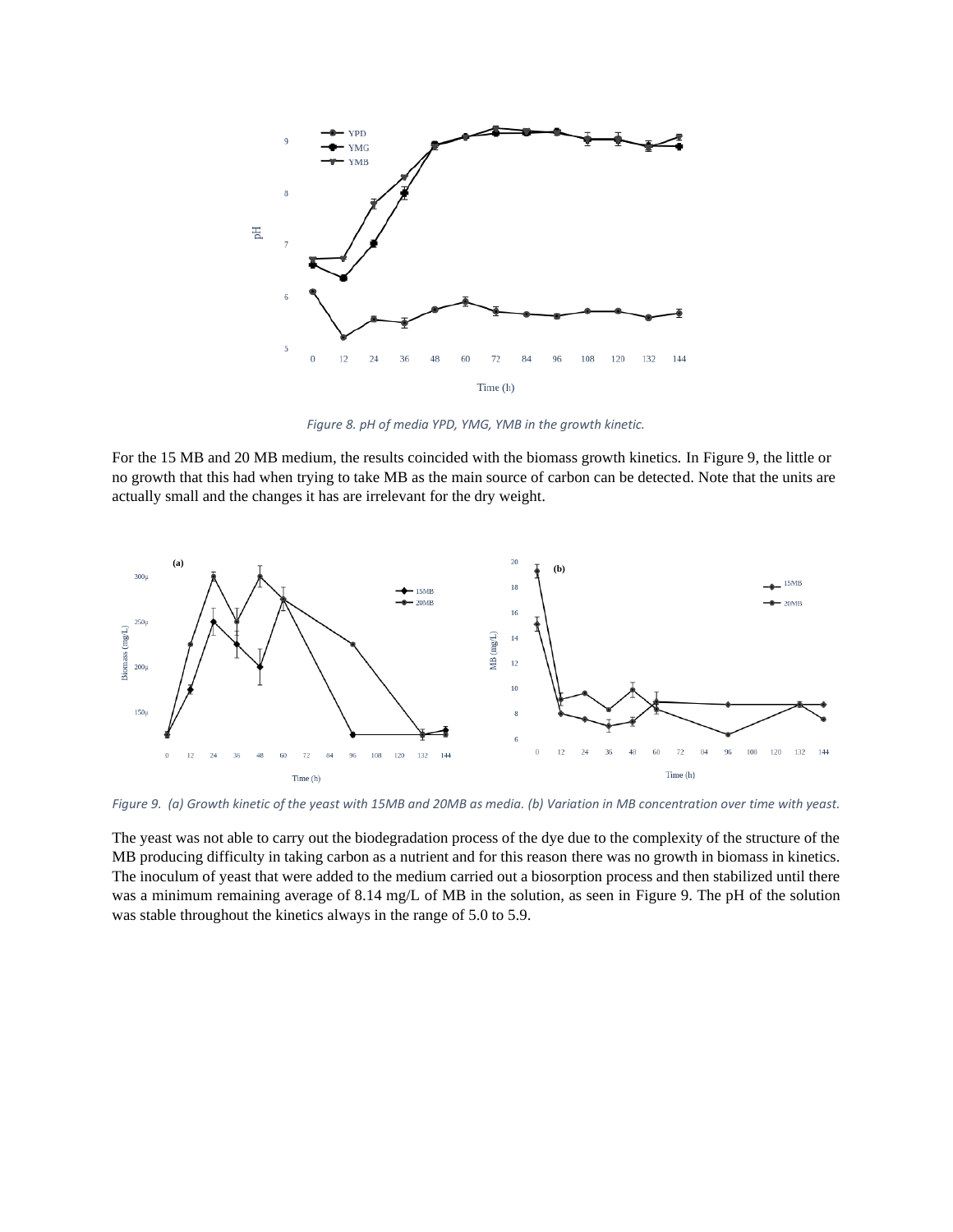#### **4. Conclusions**

The cultivated dried yeast *S. cerevisiae* could be used as biosorbent for reactive dyes, like MB, from an acuose medium. The yeast was not successful when taking carbon as nutrient of the MB and there was no biodegradation of the dye. The suitable conditions for the elimination of the dye by means of the biosorption process concluded in this project were yeast cultures of particle size between 300 microns and 75 microns to have a greater surface area and facilitate contact with the dye, the pH with higher response of the yeast for the biosorption capacity were in the range of 2.5-3.5, and it must be taken into account that the percentage of color removal varies by concentration of the yeast, the pH and the initial concentration of the dye. The results in this work suggest that *S. cerevisiae* is possibly an efficient biomass for the treatment of textile wastewater due to its considerable percentage of removal of MB (83.50%) in 24 h, also once the biomass is saturated with the dye , it can be easily regenerated, is inexpensive, and readily available source, given the results of the desorption process with methanol as solvent, obtaining a desorption percentage of 65.47% in 120 min. The biosorption process could be a viable methodology in terms of cost and presents flexibility, simple design and ease of operation in textile water treatment systems.

### **5. References**

- [1] I. N. P. S. D. M. R. Banat, «Microbial decolorization of textile-dye-containing effluents: A review.,» *Bioresour. Technol. ,* nº 58, p. 217–227, 1996.
- [2] Z. Aksu, «Reactive dye bioaccumulation by Saccharomyces cerevisiae.,» *Process Biochemistry,* nº 38, p. 1437–1444., 2003.
- [3] M. Mahmoud, «Decolorization of certain reactive dye from aqueous solution using Baker's Yeast (Saccharomyces cerevisiae) strain,» *HBRC Journal,* nº 12, pp. 88-98, 2016.
- [4] J. Y. Y. Wong, «Laccase catalyzed decolorization of synthetic dyes,» *Water Res. ,* nº 33 , p. 3512–3520., 1999 .
- [5] M. F. M. d. A. G.M.B. Soares, «Decolorization of an anthraquinone-type dye using a laccase formulation,» *Bioresour. Technol.,* nº 79, p. 171–177, 2001.
- [6] X.-H. Z. T.-Y. M. a. Z.-Y. Y. Tie-Zhen Ren, «Adsorption of Methylene Blue from Aqueous Solution by Periodic Mesoporous Titanium Phosphonate Materials,» *Tie-Zhen Ren et al./Adsorption Science & Technology ,* vol. 31, nº 6, pp. 535-548, 2013.
- [7] O. S. R. H. A. A. Mohd. Rafatullah, «Adsorption of methylene blue on low-cost adsorbents: A review,» *Journal of Hazardous Materials,* nº 177, p. 70–80, 2010.
- [8] M. Kilany, «Isolation, screening and molecular identification of novel bacterial strain removing methylene blue from water solutions,» *Appl Water Sci,* 2017.
- [9] U. D. Gül, «Treatment of dyeing wastewater including reactive dyes (Reactive Red RB, Reactive Black B, Remazol Blue) and Methylene Blue by fungal biomass.,» *Water SA,* nº 39, pp. 593-598, 2013.
- [10] A. M. P. Kaushik, «Fungal dye decolorization: recent advances and future potential,» *Environ. Int. ,* vol. 35, p. 127–141., 2009.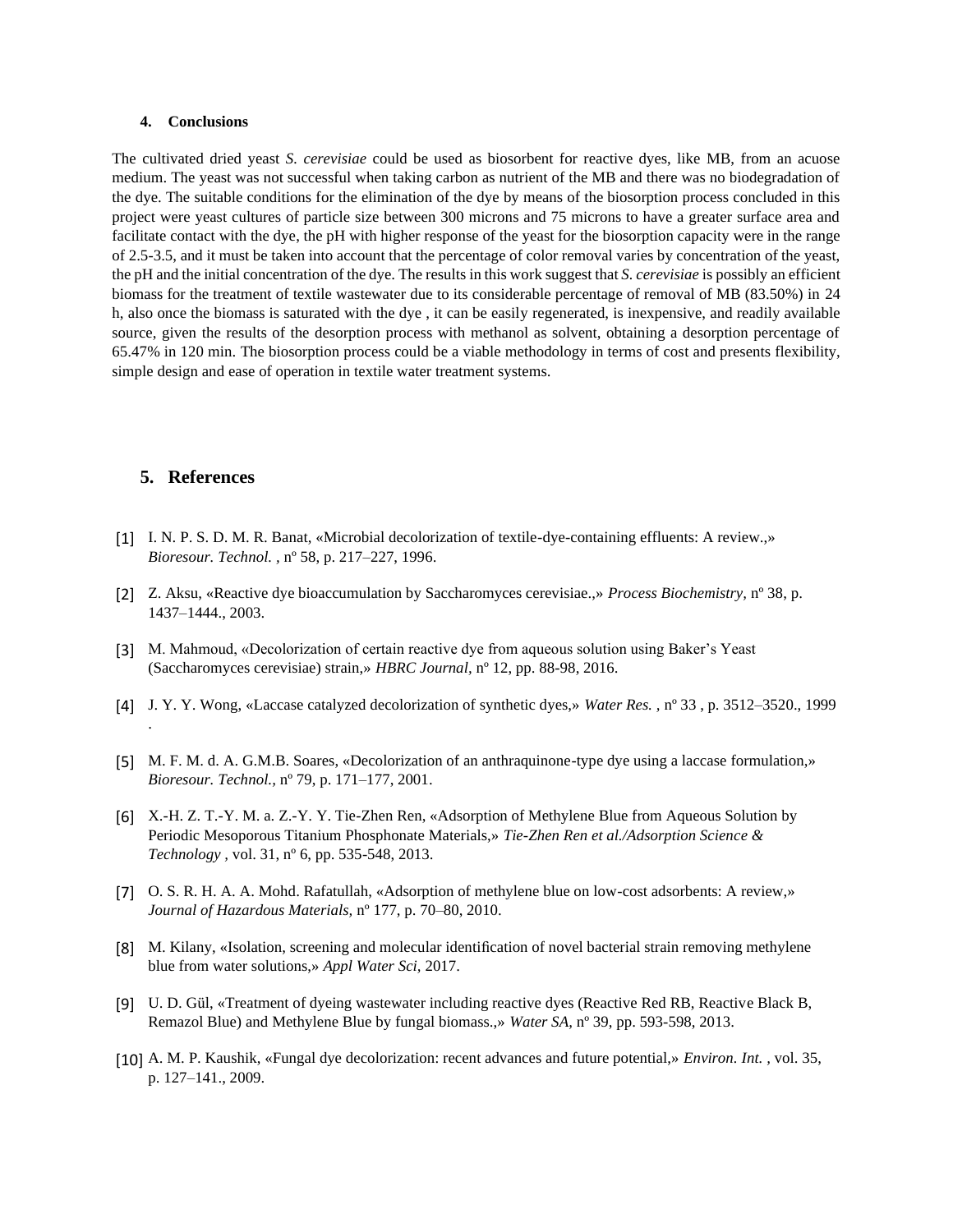- [11] I. R. A. A. T. M. K.V. Radha, «Decolorization studies of synthetic dyes using Phanerochaete chrysosporium and their kinetics,» *Process Biochem. ,* vol. 40, p. 3337–3345., 2005.
- [12] T. V. S. Asha, «Decolorization of dye wastewater by biosorbents: a review,» *J. Environ. Manage. ,* nº 91, p. 1915–1929., 2010.
- [13] T. V. K. Ramakrishna, «Dye removal using low cost adsorbents,» *Water Sci. Technol,* nº 36, p. 189–196., 1997.
- [14] G. Crini, «Non-conventional low-cost adsorbents for dye removal: a review,» *Bioresour. Technol. ,* nº 97, p. 1061–1085., 2006.
- [15] L. S. N. D. P. Sharma, «Biodegradation of Orange II dye by Phanerochaete chrysosporium in simulated wastewater,» *J. Sci. Ind. Res. ,* nº 67, p. 157–161., 2009.
- [16] H. C. F. J. S. Y. Z.H. Hu, «Removal of Congo Red from aqueous solution by cattail root,» *J. Hazard. Mater.,*  nº 173, p. 292–297., 2010.
- [17] A. G. Z. K. B. A. T. A. S.T. Akar, «Biosorption of reactive blue 49 dye under batch and continuous mode using a mixed biosorbent of macro- fungus Agaricus bisporus and Thuja orientalis cones,» *, Chem. Eng. J.,* nº 48, p. 26– 34., 2009.
- [18] Y. H. L. X. K. P. B.E. Wang, «Biosorption behavior of azo dye by inactive CMC immobilized Aspergillus fumigatus beads,» *Bioresour. Technol.,* nº 99, p. 794–800., 2008.
- [19] G. K. Z. Aksu, «Comparison of biosorption properties of different kinds of fungi for the removal of Gryfalan Black RL metal-complex dye,» *Bioresour. Technol. ,* nº 99, p. 7730–7741., 2008.
- [20] J. R. B. N. R. Aravindhan, «Removal of basic dye from aqueous solution by sorption on green alga Caulerpa scalpelliformis,» *J. Hazard. Mater. ,* nº 142 , p. 68–76., 2007.
- [21] Z. Aksu, «Application of biosorption for the removal of organic pollutants: a review,» *Process Biochem. ,* nº 40, p. 997–1026., 2005.
- [22] W. T. L. M. S. Renganathan, « Accumulation of acid orange 7, acid red 18 and reactive black 5 by growing Schizophyllum commune,» *Bioresour. Technol. ,* nº 97, p. 2189–2193., 2006.
- [23] S. E. G. D. B.E. Tastan, «Effective bioremoval of reactive dye and heavy metals by Aspergillus versicolor,» *Bioresour. Technol.,* nº 101, p. 870–876., 2009.
- [24] S. E. R. M. Taskin, « Reactive dye bioaccumulation by fungus Aspergillus niger isolated from the effluent of sugar fabric-contaminated soil,» *Toxicol. Ind. Health ,* nº 26 , p. 239–247., 2010.
- [25] Y. X. Y. Z. H. A. C. L. S. C. B.P. Xin, « A feasible method for growing fungal pellets in a column reactor inoculated with mycelial fragments and their application for dye bioaccumulation from aqueous solution,» *Bioresour. Technol. ,* nº 105, pp. 100-105, 2012.
- [26] T. V. Y.Z. Fu, « Fungal decolorization of dye wastewater: a review,» *Bioresour. Technol. ,* nº 79, p. 251–262., 2001.
- [27] N. S. E.-G. L. A. F. Joseph Y. Farah, «Biosorption of Astrazone Blue basic dye from an aqueous solution using dried biomass of Baker's yeast,» *Journal of Hazardous Materiales,* pp. 402-408, 2007.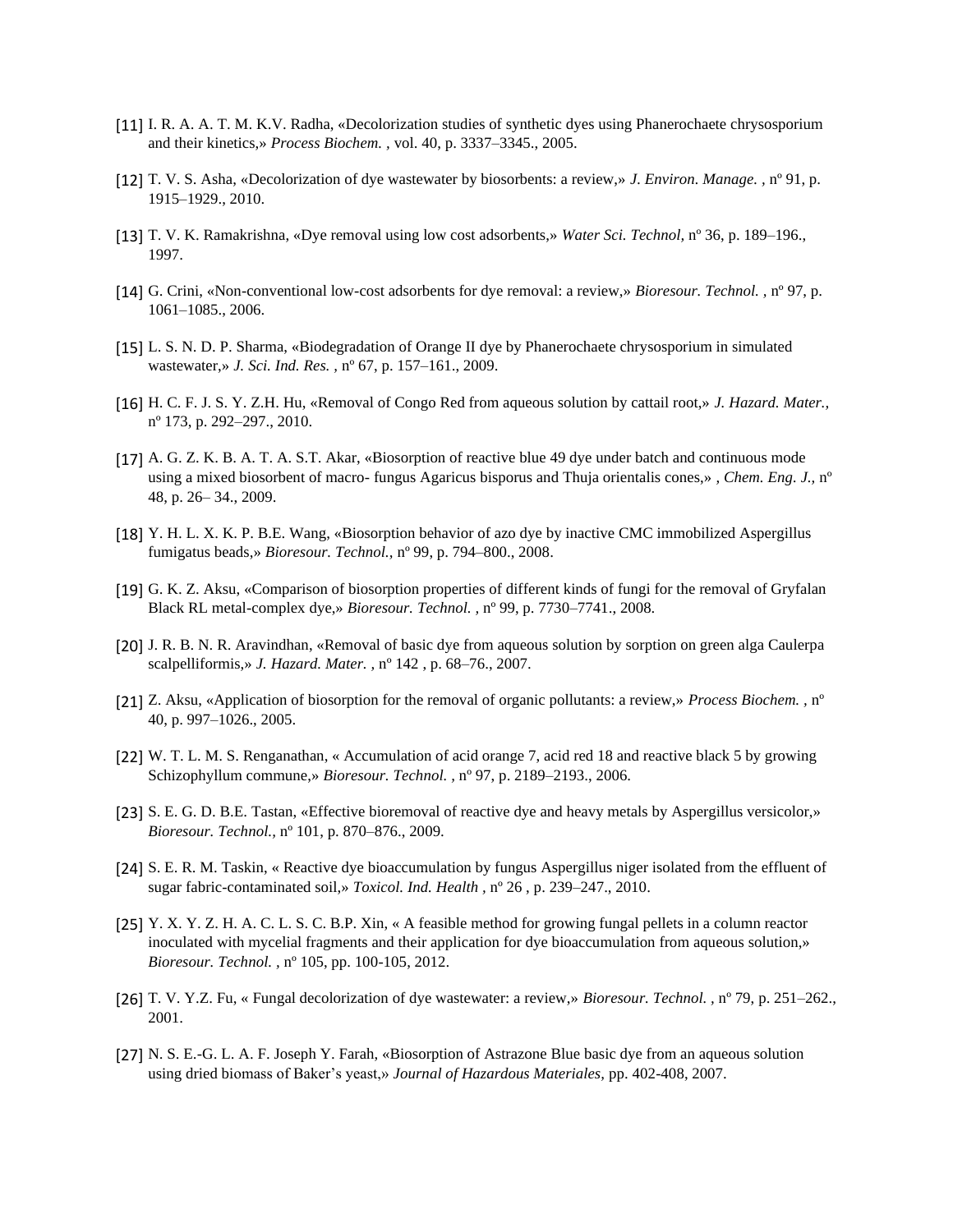- [28] M. M. A. L. H. Kelewou, «Biosorption of textile dyes Basic Yellow 2 (BY2) and Basic Green 4 (BG4) by the live yeast Saccharomyces cerevisiae,» *Journal of Materials and Environmental Science,* pp. 633-640, 2014.
- [29] F. A. C. S. D. C. C. C. M. Claire Brice, «Adaptability of the Saccharomyces cerevisiae yeasts to wine fermentation conditions relies on their strong ability to consume nitrogen,» *Plos one,* 2018.
- [30] M. R. N. I. &. J. L. Syed Zaghum Abbas, «Isolation and characterization of Cd-resistant bacteria from industrial wastewater,» *Desalination and Water Treatment,* vol. 56, nº 4, pp. 1037-1046, 2015.
- [31] K. a. S. S. E. Chung, «Degradation azo dyes by environmental microorganisms and helminths.,» *Environmental Toxicology and Chemistry,* vol. 12, pp. 2121-2132, 1993.
- [32] M. V. Ugarte, «Obtencion y caracterizacion de cepas de Saccharomyces cerevisiae superproductoras de glutation,» *Editorial de la Universidad de Granada,* 2006.
- [33] E. A. M. M. H. S. Hosseini Koupaie, « Evaluation of integrated anaerobic/aerobic fixed-bed sequencing batch biofilm reactor for decolorization and biodegradation of azo dye Acid Red 18: comparison of using two types of packing media.,» *Bioresour. Technol. ,* nº 127, pp. 415-421. , 2013.
- [34] SciencieDirect, «Methylene Blue,» ScienceDirect, 2017. [En línea]. Available: https://www.sciencedirect.com/topics/earth-and-planetary-sciences/methylene-blue. [Último acceso: 10 12 2019].
- [35] A. S. I. A. E.-T. H.M. El-Hennawi, « Evaluation of dried biomass of baker's yeast as reactive dye adsorbent using ultrasonic Technique,» *J. Appl. Sci. Res,* vol. 9, nº 9, p. 1401–1408., 2013.
- [36] Pub Chem, «Divinyl sulfone,» Pubchem, 2020. [En línea]. Available: https://pubchem.ncbi.nlm.nih.gov/compound/Divinyl-sulfone. [Último acceso: 23 2 2020].
- [37] Pub Chem, «Anthraquinone,» 2020. [En línea]. Available: https://pubchem.ncbi.nlm.nih.gov/compound/Anthraquinone. [Último acceso: 23 2 2020].
- [38] Pub Chem, «Allura Red AC,» 2020. [En línea]. Available: https://pubchem.ncbi.nlm.nih.gov/compound/Allura-Red-AC. [Último acceso: 23 2 2020].
- [39] Pub Chem, «Reactive yellow 17,» 2020. [En línea]. Available: https://pubchem.ncbi.nlm.nih.gov/compound/Reactive-yellow-17. [Último acceso: 23 2 2020].
- [40] D.-C. A.-P. H.E.Reynel-Avila, «Relevance of anionic dye properties on water decolorization performance using bone char: Adsorption kinetics, isotherms and breakthrough curves,» *Journal of Molecular Liquids,* vol. 219, pp. 425-434, 2016.
- [41] M. A. Z. a. A. M. Idris, « Adsorption equi- librium of malachite green dye onto rubber seed coat based activated carbon.,» *Int. J. Basic Appl. Sci.,* vol. 11, pp. 305-311., 2011.
- [42] C. B. D. G. M. Smaranda, «An investigation of the sorption of acid orange 7 from aqueous solution onto soil.,» *Environ. Eng. Manage. J. ,* vol. 8, pp. 1391-1402., 2009.
- [43] B.-h. L. X.-m. S. Y. J. R.-a. C. Jun-xia Yua, «Adsorption of methylene blue and rhodamine B on baker's yeast and photocatalytic regeneration of the biosorbent,» *Biochemical Engineering Journal,* nº 45 , p. 145–151, 2009.